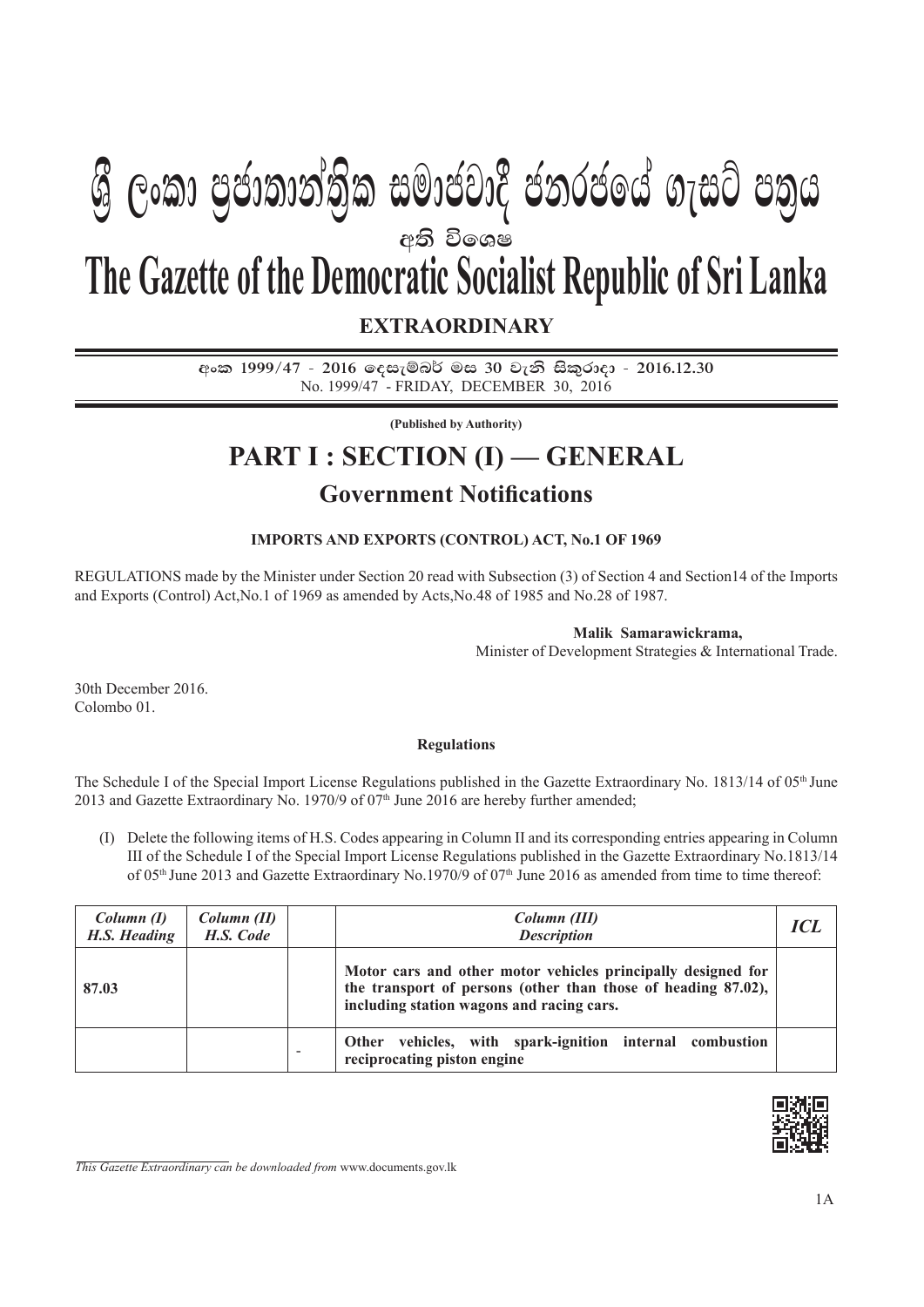2A I **fldgi ( ^**I**& fPoh - YS% ,xld m%cd;dka;s%l iudcjd§ ckrcfha w;s úfYI .eiÜ m;%h - 2016'12'30** Part I : Sec. (I) - GAZETTE EXTRAORDINARY OF THE DEMOCRATIC SOCIALIST REPUBLIC OF SRI LANKA - 30.12.2016

| Column (I)<br>H.S. Heading | Column (II)<br>H.S. Code |                          | Column (III)<br><b>Description</b>                                                                                                                                                                                                                     | <b>ICL</b> |
|----------------------------|--------------------------|--------------------------|--------------------------------------------------------------------------------------------------------------------------------------------------------------------------------------------------------------------------------------------------------|------------|
|                            | 8703.21                  | $\overline{a}$           | Of cylinder capacity not exceeding 1,000 cc :                                                                                                                                                                                                          |            |
|                            |                          |                          | Motor cars including station wagons and racing cars,<br>more than three years old :                                                                                                                                                                    |            |
|                            | 8703.21.72               |                          | Other, of cylinder capacity not exceeding 300cc including<br>Quadricycle                                                                                                                                                                               | L          |
|                            |                          |                          | Motor cars including station wagons and racing cars of a<br>cylinder capacity not exceeding 2,000 cc, more than three<br>years old:                                                                                                                    |            |
|                            | 8703.23.63               |                          | Other, hybrid electric vehicles                                                                                                                                                                                                                        | L          |
|                            | 8703.32                  | $\sim$ $-$               | Of a cylinder capacity exceeding 1,500 cc but not<br>exceeding 2,500 cc :                                                                                                                                                                              |            |
|                            |                          |                          | Motor cars including station wagons and racing cars of a<br>cylinder capacity not exceeding 2,000 cc, more than three<br>years old :                                                                                                                   |            |
|                            | 8703.32.61               | ----                     | Hybrid electric vehicles                                                                                                                                                                                                                               | L          |
|                            | 8703.90                  | $\overline{\phantom{a}}$ | Other:                                                                                                                                                                                                                                                 |            |
|                            |                          |                          | Other electric vehicles, more than three years old                                                                                                                                                                                                     |            |
|                            | 8703.90.31               |                          | Not fitted with internal combustion engines, but driven<br>by electric motors powered by on board accumulators<br>charged solely by electricity generated by on board solar<br>electricity panels                                                      | L          |
|                            | 8703.90.32               |                          | Not fitted with internal combustion engines, but driven<br>by electric motors powered by on board accumulators<br>charged by external electric source (e.g. National grid)                                                                             | L          |
|                            | 8703.90.33               |                          | Driven by electric motors powered by on board<br>accumulatorscharged by external electric source (e.g.<br>National grid) and supported by an internal combustion<br>engine used exclusively to generate electricity by driving<br>a generator on board | L          |
|                            | 8703.90.39               | $---$                    | Other                                                                                                                                                                                                                                                  | L          |
|                            |                          |                          | Other                                                                                                                                                                                                                                                  |            |
|                            | 8703.90.92               | ----                     | Other, More than three years old                                                                                                                                                                                                                       | L          |
| 87.04                      |                          |                          | Motor vehicles for the transport of goods $(+)$ .                                                                                                                                                                                                      |            |
|                            | 8704.22                  | $\sim$ $-$               | g.v.w. exceeding 5 tonnes but not exceeding 20 tonnes :                                                                                                                                                                                                |            |
|                            |                          | ---                      | Special purpose tankers/bowsers & trucks:                                                                                                                                                                                                              |            |
|                            | 8704.22.12               |                          | Tankers and bowsers with stainless steel tanks for<br>transport of milk and refrigerated trucks more than five<br>years old                                                                                                                            | L          |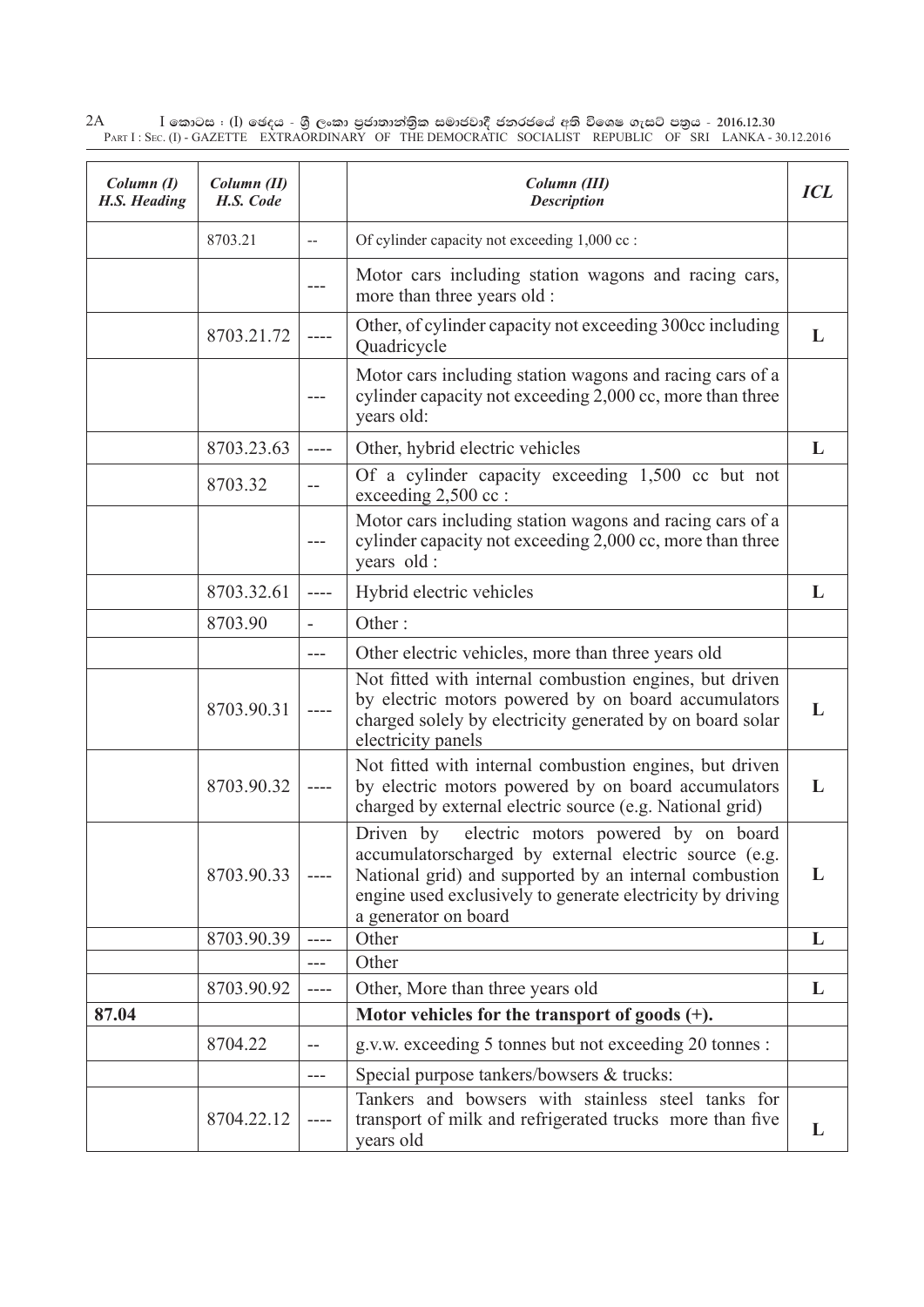${\rm I}$  කොටස : (I) ඡෙදය - ශුී ලංකා පුජාතාන්තිුක සමාජවාදී ජනරජයේ අති විශෙෂ ගැසට් පතුය - 2016.12.30  $\hskip 1.5mm 3{\rm A}$ Part I : Sec. (I) - GAZETTE EXTRAORDINARY OF THE DEMOCRATIC SOCIALIST REPUBLIC OF SRI LANKA - 30.12.2016

| Column (I)<br><b>H.S. Heading</b> | Column (II)<br>H.S. Code |     | Column (III)<br><b>Description</b>                                                                                          | <b>ICL</b>   |
|-----------------------------------|--------------------------|-----|-----------------------------------------------------------------------------------------------------------------------------|--------------|
|                                   | 8704.22.14               |     | Garbage trucks equipped with waste compacting<br>mechanism, more than five years old                                        | L            |
|                                   | 8704.22.30               |     | Other, more than five years old                                                                                             | L            |
|                                   | 8704.23                  | --  | g.v.w. exceeding 20 tonnes :                                                                                                |              |
|                                   | 8704.23.20               |     | Tankers and bowsers with stainless steel tanks for<br>transport of milk and refrigerated trucks more than five<br>years old | L            |
|                                   | 8704.23.40               | --- | Other, more than five years old                                                                                             | L            |
|                                   | 8704.32                  |     | g.v.w. exceeding 5 tonnes :                                                                                                 |              |
|                                   | 8704.32.12               |     | Tankers and bowsers with stainless steel tanks for<br>transport of milk refrigerated trucks, more than five years<br>old    | L            |
|                                   | 8704.32.14               |     | Garbage trucks equipped with waste compacting<br>mechanism, more than five year $\Box$ old                                  | $\mathbf{L}$ |
|                                   | 8704.32.30               | --- | Other, More than five years old                                                                                             |              |

(II) Insert the following items of H.S. Headings and H.S. Codes appearing in Column I & II and its corresponding entries appearing in Column III of the Schedule I of the Special Import License Regulations published in the Gazette Extraordinary No.1813/14 of 05<sup>th</sup> June 2013 as amended time to time thereof:

| Column (I)<br>H.S. Heading | Column (II)<br>H.S. Code |                          | Column (III)<br><b>Description</b>                                                                                                                                                                                                                                                                                                                                                                                                                                                                          | <b>ICL</b> |
|----------------------------|--------------------------|--------------------------|-------------------------------------------------------------------------------------------------------------------------------------------------------------------------------------------------------------------------------------------------------------------------------------------------------------------------------------------------------------------------------------------------------------------------------------------------------------------------------------------------------------|------------|
| 34.03                      |                          |                          | Lubricating preparations (including cutting-oil<br>preparations, bolt or nut release preparations,<br>anti-rust or anti-corrosion preparations<br>and mould release preparations, based on<br>lubricants) and preparations of a kind used<br>for the oil or grease treatment of textile<br>materials, leather, furskins or other materials,<br>but excluding preparations containing, as<br>basis constituents, 70% or more by weight<br>of petroleum oils or of oils obtained from<br>bituminous minerals. |            |
|                            |                          | $\overline{\phantom{a}}$ | Containing petroleum oils or oils obtained from<br>bituminous minerals :                                                                                                                                                                                                                                                                                                                                                                                                                                    |            |
|                            | 3403.19                  |                          | Other                                                                                                                                                                                                                                                                                                                                                                                                                                                                                                       |            |
|                            | 3403.19.10               | ---                      | Lubricants used for motor vehicles                                                                                                                                                                                                                                                                                                                                                                                                                                                                          |            |
|                            |                          | $\overline{\phantom{0}}$ | Other:                                                                                                                                                                                                                                                                                                                                                                                                                                                                                                      |            |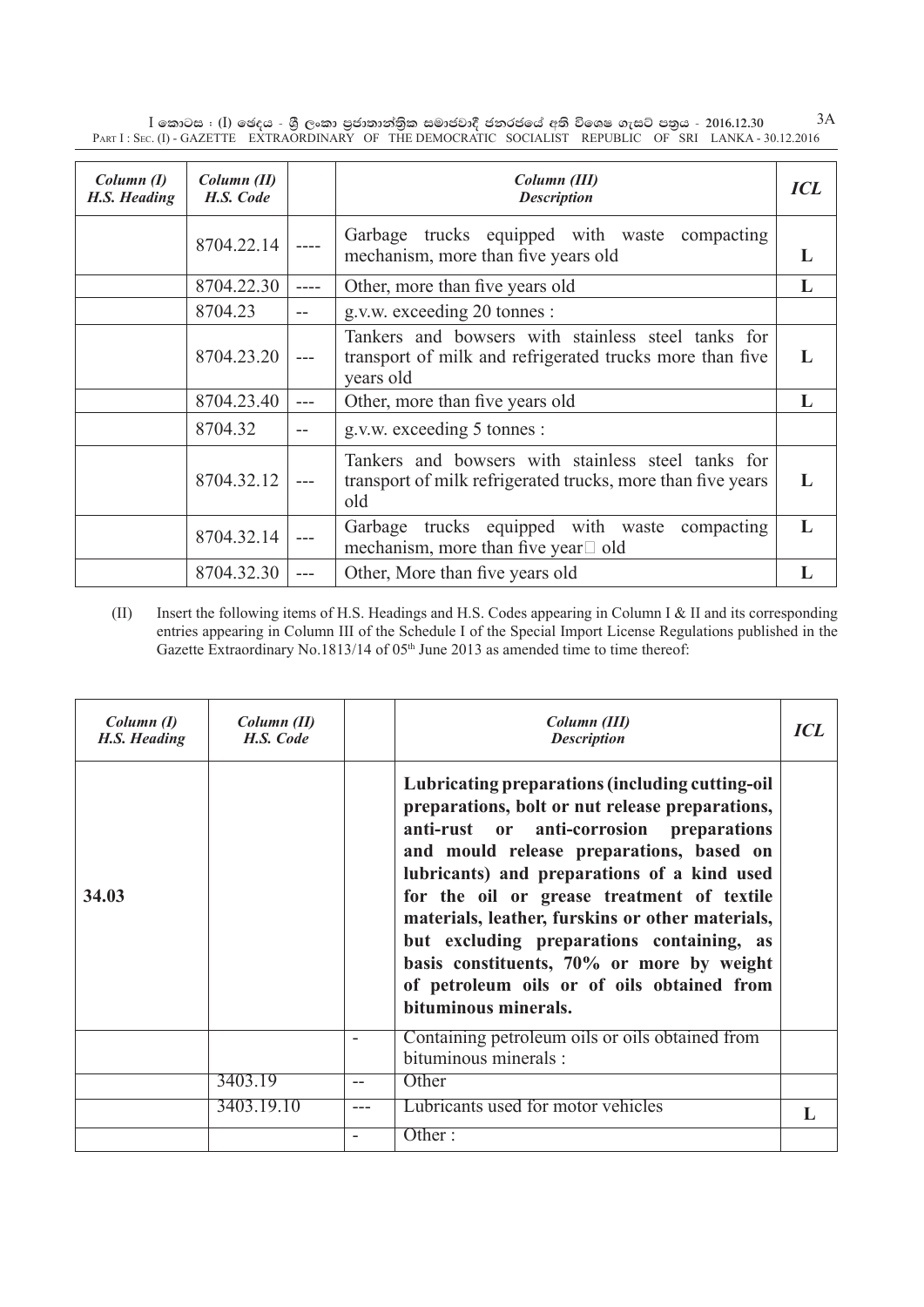$4\textrm{A}$   $\qquad$   $\qquad$   $\qquad$   $\qquad$   $\qquad$   $\qquad$   $\qquad$   $\qquad$   $\qquad$   $\qquad$   $\qquad$   $\qquad$   $\qquad$   $\qquad$   $\qquad$   $\qquad$   $\qquad$   $\qquad$   $\qquad$   $\qquad$   $\qquad$   $\qquad$   $\qquad$   $\qquad$   $\qquad$   $\qquad$   $\qquad$   $\qquad$   $\qquad$   $\qquad$   $\qquad$   $\qquad$   $\qquad$   $\qquad$   $\qquad$  Part I : Sec. (I) - GAZETTE EXTRAORDINARY OF THE DEMOCRATIC SOCIALIST REPUBLIC OF SRI LANKA - 30.12.2016

| Column(I)<br>H.S. Heading | Column (II)<br>H.S. Code |                          | Column (III)<br><b>Description</b>                                                                                                                                            | <b>ICL</b> |
|---------------------------|--------------------------|--------------------------|-------------------------------------------------------------------------------------------------------------------------------------------------------------------------------|------------|
|                           | 3403.99                  | $\overline{\phantom{a}}$ | Other                                                                                                                                                                         |            |
|                           | 3403.99.10               | $---$                    | Lubricants used for motor vehicles                                                                                                                                            | L          |
| 87.03                     |                          |                          | Motor cars and other motor vehicles principally<br>designed for the transport of persons (other<br>than those of heading 87.02), including station<br>wagons and racing cars. |            |
|                           |                          |                          | Other vehicles, with spark-ignition internal<br>combustion reciprocating piston engine :                                                                                      |            |
|                           | 8703.21                  | $-$                      | Of cylinder capacity not exceeding 1,000 cc :                                                                                                                                 |            |
|                           |                          |                          | Motor cars including station wagons and racing<br>cars, more than three years old                                                                                             |            |
|                           | 8703.21.72               |                          | Quadricycle of cylinder capacity not exceeding<br>300 cc                                                                                                                      | L          |
|                           | 8703.23                  |                          | Of a cylinder capacity exceeding 1,500 cc but not<br>exceeding 3,000 cc :                                                                                                     |            |
|                           |                          | $---$                    | Motor cars including station wagons and racing<br>cars of a cylinder capacity not exceeding 2,000<br>cc, more than three years old                                            |            |
|                           | 8703.23.64               |                          | Hybrid electric vehicles of a cylinder capacity<br>exceeding 1,600 cc, but not exceeding 1,800 cc                                                                             | L          |
|                           | 8703.23.65               |                          | Other, of a cylinder capacity exceeding 1,600 cc,<br>but not exceeding 1,800 cc                                                                                               | L          |
|                           | 8703.23.66               | $\frac{1}{2}$            | Other, hybrid electric vehicles                                                                                                                                               | L          |
|                           | 8703.32                  | $\sim$ $\sim$            | Of a cylinder capacity exceeding 1,500 cc but not<br>exceeding 2,500 cc :                                                                                                     |            |
|                           |                          | $- - -$                  | Motor cars including station wagons and racing<br>cars of a cylinder capacity not exceeding 2,000 cc,<br>more than three years old                                            |            |
|                           | 8703.32.62               |                          | Hybrid electric vehicles of a cylinder capacity not<br>exceeding 1,600 cc                                                                                                     | L          |
|                           | 8703.32.63               |                          | Other of a cylinder capacity not exceeding 1,600<br>cc                                                                                                                        | L          |
|                           | 8703.32.64               |                          | Hybrid electric vehicles of a cylinder capacity<br>exceeding 1,600 cc, but not exceeding 1,800 cc                                                                             | L          |
|                           | 8703.32.65               |                          | Other, of a cylinder capacity exceeding 1,600 cc,<br>but not exceeding 1,800 cc                                                                                               | L          |
|                           | 8703.32.66               |                          | Other Hybrid electric vehicles                                                                                                                                                | L          |
|                           | 8703.90                  | $\overline{\phantom{a}}$ | Other:                                                                                                                                                                        |            |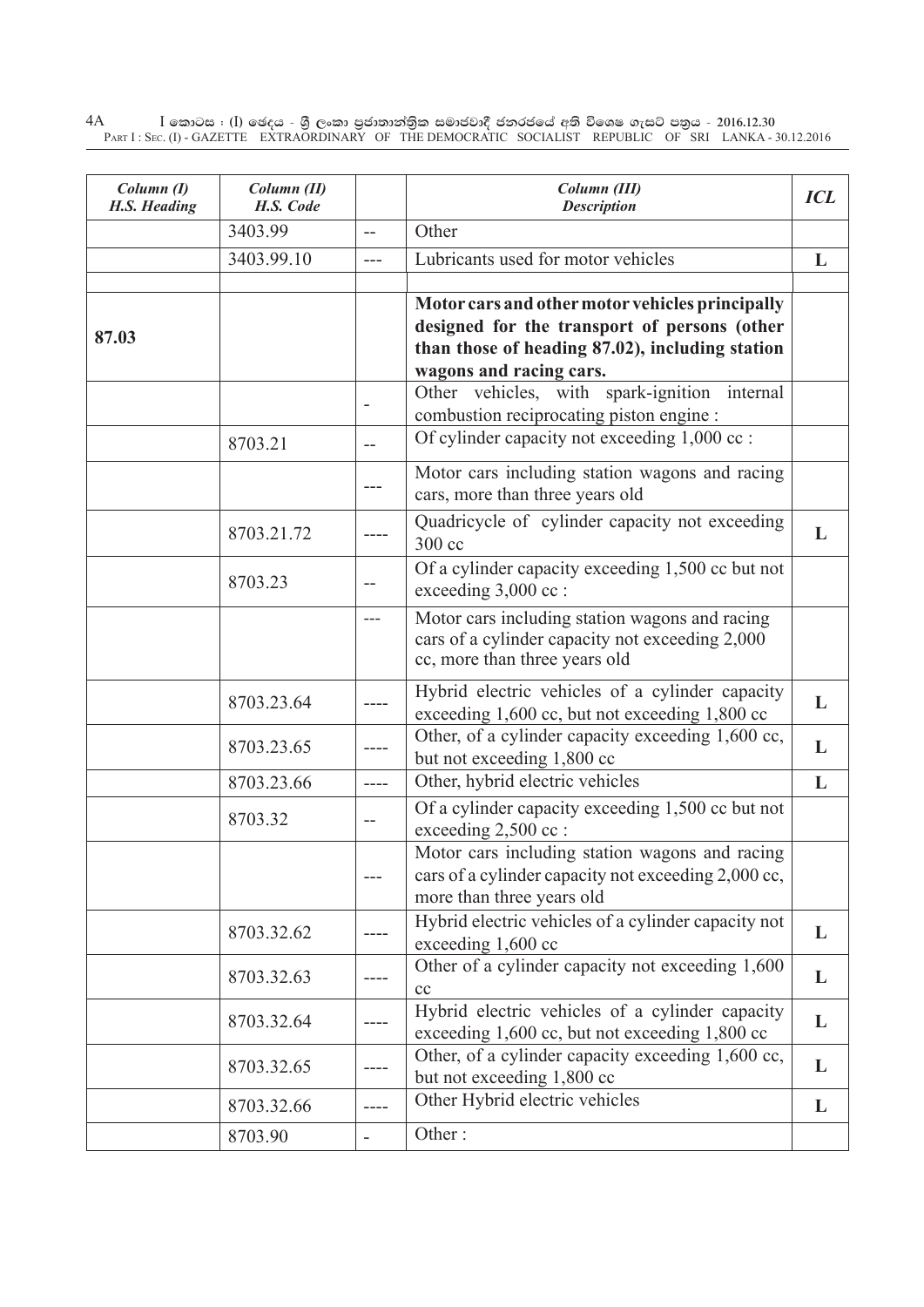${\rm I}$  කොටස : (I) ඡෙදය - ශුී ලංකා පුජාතාන්තිුක සමාජවාදී ජනරජයේ අති විශෙෂ ගැසට් පතුය - 2016.12.30  ${\rm SI}$ Part I : Sec. (I) - GAZETTE EXTRAORDINARY OF THE DEMOCRATIC SOCIALIST REPUBLIC OF SRI LANKA - 30.12.2016

| Column (I)<br>H.S. Heading | Column (II)<br>H.S. Code |           | Column (III)<br><b>Description</b>                                                                                                                                                                                                                                                                        | <b>ICL</b> |
|----------------------------|--------------------------|-----------|-----------------------------------------------------------------------------------------------------------------------------------------------------------------------------------------------------------------------------------------------------------------------------------------------------------|------------|
|                            |                          |           | Other electric vehicle, not fitted with internal<br>combustion engines, but driven by electric motors<br>powered by on board accumulators charged<br>solely by electricity generated by on board solar<br>electricity panels                                                                              |            |
|                            | 8703.90.42               |           | More than 3 years old                                                                                                                                                                                                                                                                                     | L          |
|                            |                          | ---       | Other electric vehicle, not fitted with internal<br>combustion engines, but driven by electric<br>motors powered by on board accumulators<br>charged by external electric source (e.g. National<br>Grid), more than 3 years old                                                                           |            |
|                            | 8703.90.61               | ----      | Capacity of motors not exceeding 50KW                                                                                                                                                                                                                                                                     | L          |
|                            | 8703.90.62               |           | Capacity of motors exceeding 50KW but not<br>exceeding 100KW                                                                                                                                                                                                                                              | L          |
|                            | 8703.90.63               |           | Capacity of motors exceeding 100KW but not<br>exceeding 200KW                                                                                                                                                                                                                                             | L          |
|                            | 8703.90.64               | ----      | Capacity of motors exceeding 200KW                                                                                                                                                                                                                                                                        | L          |
|                            |                          |           | Other electric vehicle, driven by electric motors<br>powered by on board accumulators charged by<br>external electric source(e.g. National grid) and<br>supported by an internal combustion engine used<br>exclusively to generate electricity by driving a<br>generator on board , more than 3 years old |            |
|                            | 8703.90.81               | ----      | Capacity of motors not exceeding 50KW                                                                                                                                                                                                                                                                     | L          |
|                            | 8703.90.82               | ----      | Capacity of motors exceeding KW but not<br>exceeding 100KW                                                                                                                                                                                                                                                | L          |
|                            | 8703.90.83               | $---$     | Capacity of motors exceeding 100KW but not<br>exceeding 200KW                                                                                                                                                                                                                                             | L          |
|                            | 8703.90.84               | $---$     | Capacity of motors exceeding 200KW                                                                                                                                                                                                                                                                        | L          |
|                            |                          | $---$     | Other                                                                                                                                                                                                                                                                                                     |            |
|                            | 8703.90.94               |           | Other electric vehicles, more than three years old                                                                                                                                                                                                                                                        | L          |
|                            | 8703.90.99               | $- - - -$ | Other, More than three years old                                                                                                                                                                                                                                                                          | L          |
| 87.04                      |                          |           | Motor vehicles for the transport of goods.                                                                                                                                                                                                                                                                |            |
|                            | 8704.22                  | $- -$     | g.v.w. exceeding 5 tonnes but not exceeding 20<br>tonnes:                                                                                                                                                                                                                                                 |            |
|                            |                          | ---       | Tankers and bowsers with stainless steel tanks for<br>transport of milk and refrigerated trucks                                                                                                                                                                                                           |            |
|                            | 8704.22.43               | ----      | More than ten years old                                                                                                                                                                                                                                                                                   |            |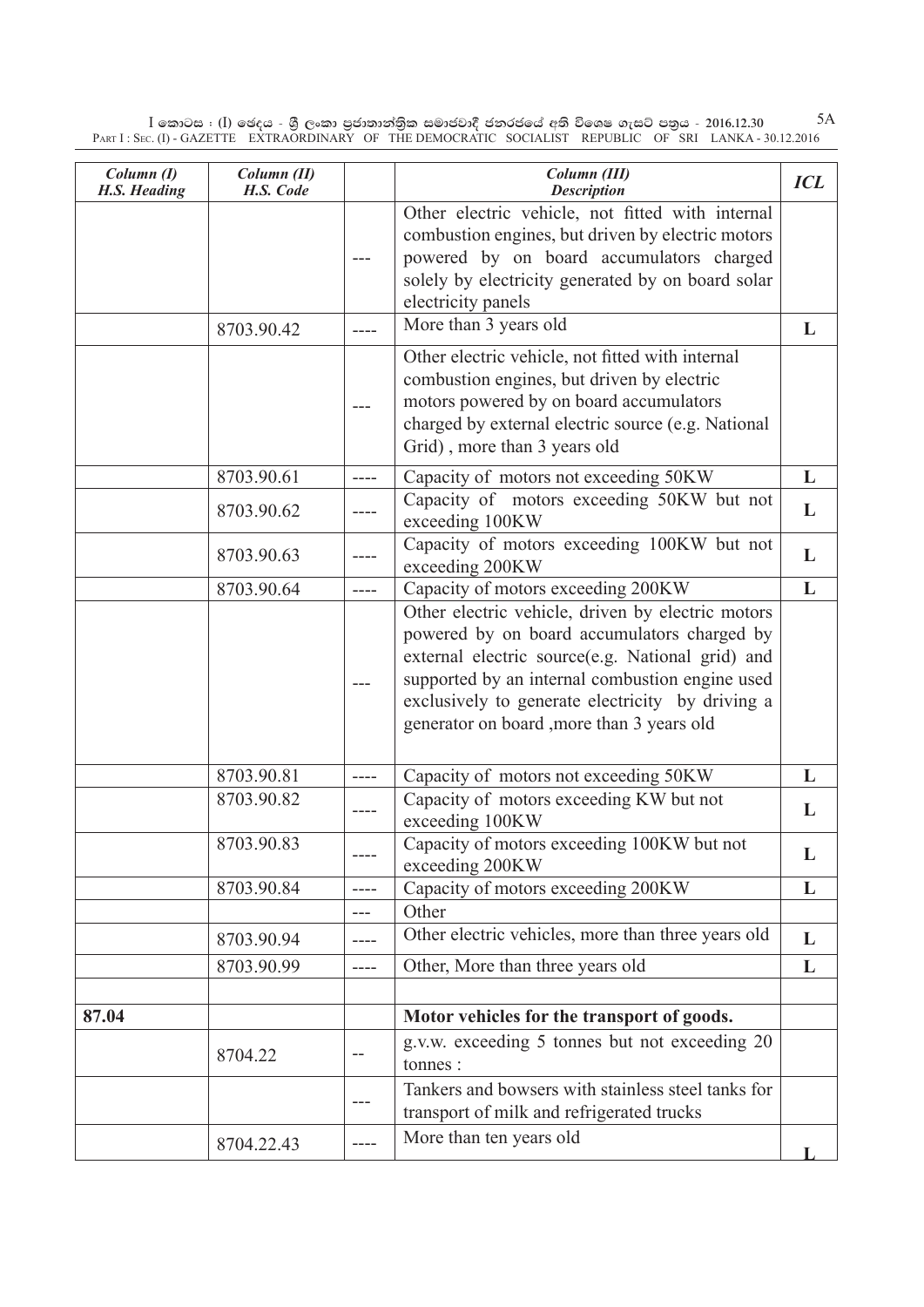6A I **fldgi ( ^**I**& fPoh - YS% ,xld m%cd;dka;s%l iudcjd§ ckrcfha w;s úfYI .eiÜ m;%h - 2016'12'30** Part I : Sec. (I) - GAZETTE EXTRAORDINARY OF THE DEMOCRATIC SOCIALIST REPUBLIC OF SRI LANKA - 30.12.2016

| Column(I)<br>H.S. Heading | Column (II)<br>H.S. Code |               | Column (III)<br><b>Description</b>                                                                  | <b>ICL</b> |
|---------------------------|--------------------------|---------------|-----------------------------------------------------------------------------------------------------|------------|
|                           |                          | $---$         | Garbage trucks equipped with waste compacting<br>mechanism,                                         |            |
|                           | 8704.22.52               | ----          | More than five years old                                                                            | L          |
|                           |                          | $---$         | Other                                                                                               |            |
|                           | 8704.22.63               |               | More than ten years old                                                                             | L          |
|                           | 8704.23                  | $\frac{1}{2}$ | g.v.w. exceeding 20 tonnes :                                                                        |            |
|                           |                          |               | Tankers and bowsers with stainless steel tanks for<br>transport of milk and refrigerated trucks     |            |
|                           | 8704.23.53               | $- - - -$     | More than ten years old                                                                             | L          |
|                           |                          | $---$         | Garbage trucks equipped with waste compacting<br>mechanism,                                         |            |
|                           | 8704.23.62               | $---$         | More than five years old                                                                            | L          |
|                           |                          | $---$         | Other                                                                                               |            |
|                           | 8704.23.73               | $---$         | More than ten years old                                                                             | L          |
|                           | 8704.32                  | $-$           | g.v.w. exceeding 5 tonnes :                                                                         |            |
|                           |                          | $---$         | Tankers and bowsers with stainless steel tanks<br>for transport of milk and refrigerated trucks     |            |
|                           | 8704.32.43               | $---$         | More than ten years old                                                                             | L          |
|                           |                          | $---$         | Garbage trucks equipped with waste compacting<br>mechanism,                                         |            |
|                           | 8704.32.52               | $---$         | More than five years old                                                                            | L          |
|                           |                          | $---$         | Other                                                                                               |            |
|                           | 8704.32.63               | $---$         | More than ten years old                                                                             | L          |
| 87.07                     |                          |               | Bodies (including cabs), for the motor vehicles<br>of headings 87.01 to 87.05                       |            |
|                           | 8707.10                  |               | For the vehicles of heading 87.03                                                                   |            |
|                           | 8707.10.10               | $\frac{1}{2}$ | Used vehicle bodies fully equipped with fittings<br>and accessories                                 | L          |
|                           | 8707.10.20               | $---$         | Other vehicle bodies fully equipped with fittings<br>and accessories                                | L          |
|                           | 8707.10.30               | $---$         | Used vehicle bodies fully equipped with fittings<br>and accessories excluding seats and upholstery  | L          |
|                           | 8707.10.40               | $---$         | Other vehicle bodies fully equipped with fittings<br>and accessories excluding seats and upholstery | L          |
|                           | 8707.10.50               | $\frac{1}{2}$ | Rough coated , bare body frame with /without<br>doors, bonnet and boot lid                          | L          |
|                           | 8707.10.60               | $---$         | Used bare body frame with /without doors,<br>bonnet and boot lid                                    | L          |